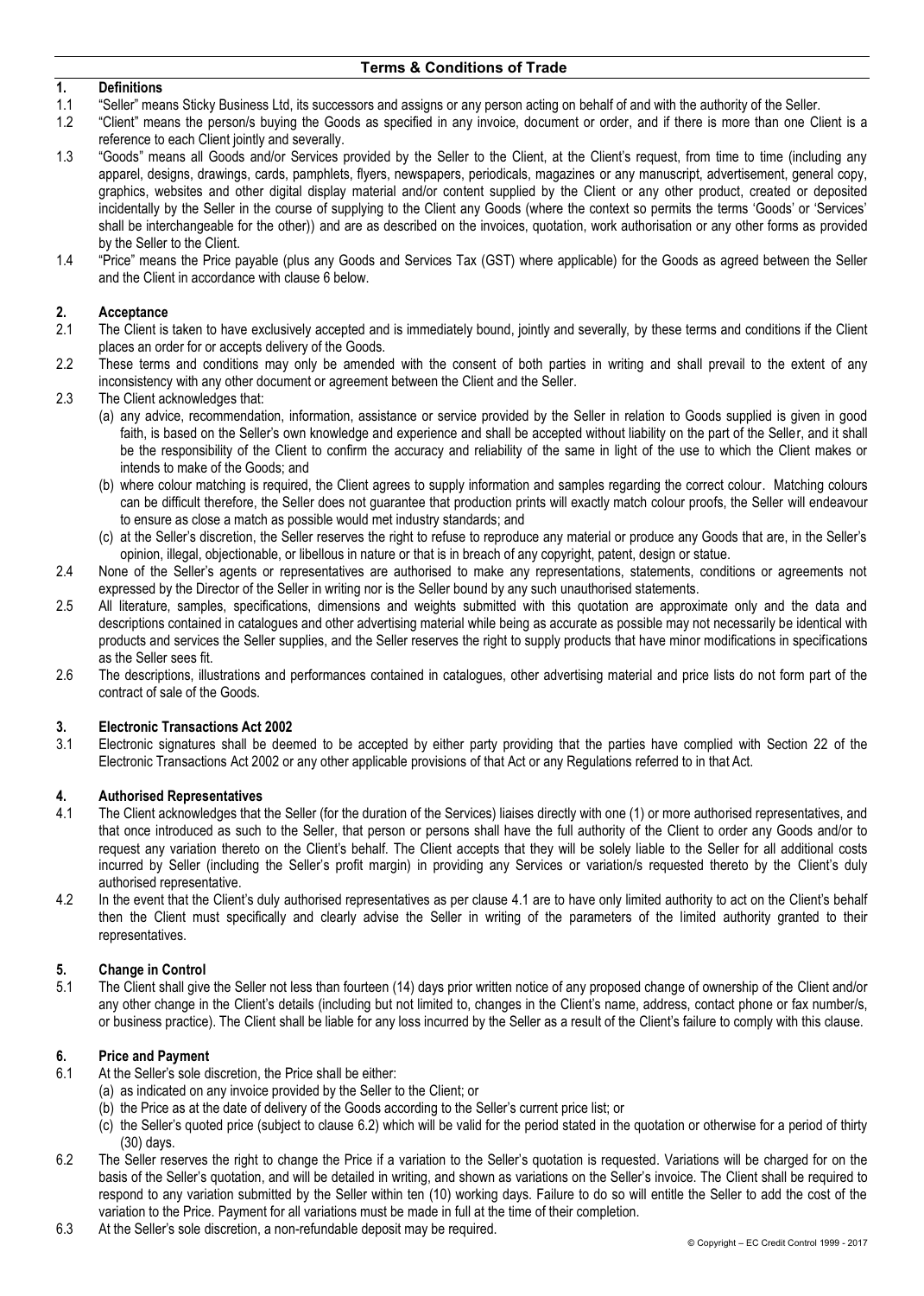- 6.4 Time for payment for the Goods being of the essence, the Price will be payable by the Client on the date/s determined by the Seller, which may be:
	- (a) on delivery of the Goods;
	- (b) before delivery of the Goods;
	- (c) by way of instalments in accordance with the Seller's payment schedule. The Seller may, in the event that the Seller is of the view that completing the Client's order will take more than a month, at any time before the order is completed, issue one (1) or more invoices for the proportion of the amount of the Goods (the amount to be at the Seller's discretion) and require that portion to be paid in advance of any further Goods supplied. If the order is suspended for more than thirty (30) days at the request of the Client, or as a result of something for which the Client is responsible, the Seller may issue an invoice for a particular amount (to be specified by the Seller) for Goods already supplied, and for other costs incurred by the Seller (such as storage costs, etc.); or
	- (d) for certain approved Clients, due twenty (20) days following the end of the month in which a statement is posted to the Client's address or address for notices;
	- (e) the date specified on any invoice or other form as being the date for payment; or
	- (f) failing any notice to the contrary, the date which is seven (7) days following the date of any invoice given to the Client by the Seller.
- 6.5 Payment may be made by cash, cheque, bank cheque, electronic/on-line banking, credit card (a surcharge per transaction may apply), or by any other method as agreed to between the Client and the Seller.
- 6.6 The Client shall not be entitled to set off against, or deduct from the Price, any sums owed or claimed to be owed to the Client by the Seller nor to withhold payment of any invoice because part of that invoice is in dispute.
- 6.7 Unless otherwise stated the Price does not include GST. In addition to the Price, the Client must pay to the Seller an amount equal to any GST the Seller must pay for any supply by the Seller under this or any other agreement for the sale of the Goods. The Client must pay GST, without deduction or set off of any other amounts, at the same time and on the same basis as the Client pays the Price. In addition, the Client must pay any other taxes and duties that may be applicable in addition to the Price except where they are expressly included in the Price.

### **7. Variations**

- 7.1 The Seller reserves the right to change the Price in the event of a variation to the quoted Goods, including:
	- (a) any preliminary work, and work carried out experimentally, speculatively, or otherwise at the Client's request; and
	- (b) any extra work or cost caused by any variation by the Client of its original instructions, or by the those instructions being, in the Seller's opinion, poorly prepared, or by the Client's requirements being different from those originally submitted or described; and
	- (c) any tabulated work and/or foreign language to be incorporated in the Goods, but not contained in the Client's instructions originally submitted; and
	- (d) additional work required to be done as a result of author's corrections, including repagination or reformatting; or
	- (e) work required to be done urgently, including any overtime costs; or
	- (f) handling or storing Property supplied for the purposes of supplying the Goods; or
	- (g) any changes or corrections to any plates, film, bromides, artwork any document (including computer files) supplied by the Client, and deemed necessary by the Seller to ensure correctly completed Goods; and
	- (h) when style, type or layout is left to the Seller's judgement, and the Client makes further alterations; and
	- (i) any overset matter (being matter produced on the Client's instructions, but not used for the supply of Goods as was intended); and
	- (j) where the performance of the contract with the Client requires the Seller to obtain products and/or services from a third party:
		- (i) the contract between the Seller and the Client shall incorporate, and shall be subject to, the conditions of supply of such products and/or services to the Seller, and
		- (ii) the Client shall be liable for the cost in full including the Seller's margin of such products and/or services; and
		- (iii) the Seller shall not be liable for any breach of these terms and conditions if that breach is a result of, or is connected with, the supply by any third party of such products and/or services; and
		- (iv) the Seller acquires such products and/or services as agent for the Client and not as principal, and the Seller shall have no liability to the Client in relation to the supply of those products and/or services. Any claim by the Client in relation to the products and/or services must be made directly against the third party; and
		- (v) title to any such products and/or service obtained from any third party and incorporated in the Goods passes to the Seller at the time of incorporation.
	- (k) any costs and charges of Delivery, or other charges, fees or disbursements referred to in these terms and conditions and not specified in this clause.

### **8. Proof Reading & Colour Proofs**

- 8.1 Whilst every care is taken by the Seller to carry out the instructions of the Client, if the Seller submits to the Client a proof of the Goods, the Seller will not be responsible for any errors which appeared in the proof which were not corrected by the Client before the Goods are produced.
- 8.2 The Seller provides no guarantee that production prints will exactly match colour proofs because of variations in proof preparation methods and substrates. The Seller will however, use its best endeavours to provide a commercially acceptable finished product.
- 8.3 The Client shall indemnify, and keep indemnified, the Seller at all times against all actions, proceedings, claims, demands, liabilities, either express or implied, and all costs, losses, losses of profit, damages and expenses whatsoever which may be taken against the Seller, or incurred or become payable by the Seller, resulting or arising from the Client being in breach of clause 8.1.

### **9. Delivery of Goods**

- 9.1 Delivery ("**Delivery**") of the Goods is taken to occur at the time that:
	- (a) the Client or the Client's nominated carrier takes possession of the Goods at the Seller's address; or
	- (b) the Seller (or the Seller's nominated carrier) delivers the Goods to the Client's nominated address even if the Client is not present at the address.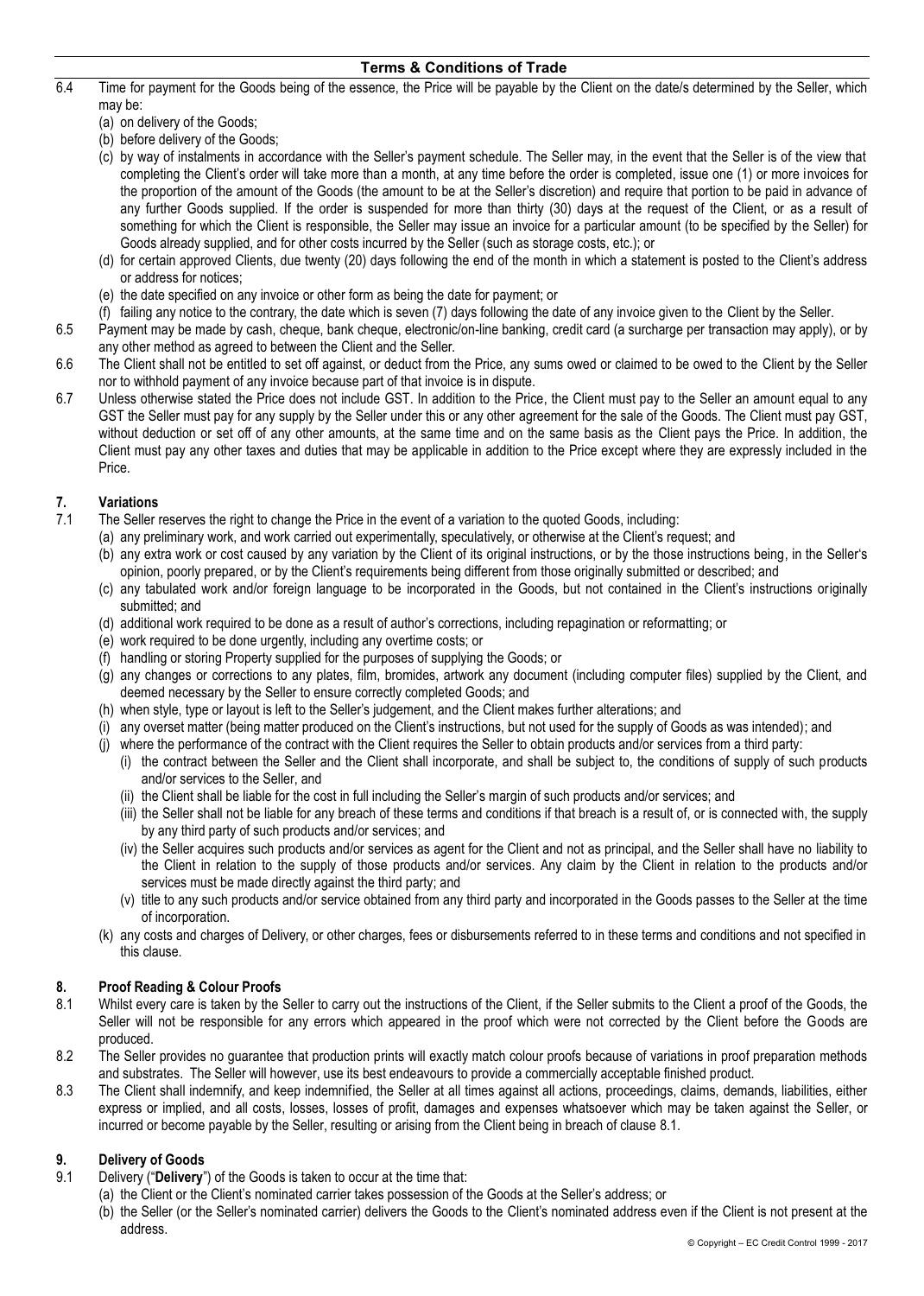- 9.2 At the Seller's sole discretion, the cost of delivery is either included in the Price or is in addition to the Price.
- 9.3 Whilst every endeavour will be made to deliver the correct quantity ordered, the Client acknowledges that the difficulty of producing exact quantities, estimates and/or orders are conditional upon a margin of ten percent (10%) being allowed for shortages or over-runs (owing to human and/or machine/computer error), which may be charged for, or deducted from, the Price on a pro rata basis to reflect the actual quantity of Goods produced.
- 9.4 The Seller will not be responsible for storing any data on disks, tapes, DVD's, servers, drives or other media when the Goods have been delivered. If the Seller agrees to store such data, the Seller may charge the Client for doing so in accordance with clause 7.
- 9.5 The Seller may deliver the Goods in separate instalments. Each separate instalment shall be invoiced and paid in accordance with the provisions in these terms and conditions.
- 9.6 Any time specified by the Seller for delivery of the Goods is an estimate only and the Seller will not be liable for any loss or damage incurred by the Client as a result of delivery being late. However, both parties agree that they shall make every endeavour to enable the Goods to be delivered at the time and place as was arranged between both parties. In the event that the Seller is unable to supply the Goods as agreed solely due to any action or inaction of the Client, then the Seller shall be entitled to charge a reasonable fee for redelivery and/or storage.

#### **10. Fabrics and Printing**

- 10.1 The Client acknowledges:
	- (a) artwork for process printing on t-shirts are different to that of paper printing; the Seller takes no responsibility for supplied artwork when resulting print does not meet the Client's expectations. Screens and sampling costs will be charged in accordance with clause 7.
	- (b) sublimation is a process whereby the fabric dye migrates directly with the printed ink, causing the print to become faded or dull. It is recommended that fabrics be colour tested or sampling to be done before production commences. This usually occurs with printing on polycottons, synthetics and poly-microns, etc. the Seller will not accept any claim for defects resulting from sublimation; and
	- (c) whilst the Seller will take all due care, no responsibility is taken for poor fabrics which burn/shrink because they are unable to withstand flash curing. It is the Client's responsibility to ensure that all garments/fabrics supplied are of sufficient quality and strength; and
	- (d) stock not in the Seller's warehouse at least seventy-two (72) hours prior to the agreed date of Delivery will be subject to rescheduling without notice. It is the Client's responsibility to ensure that all stock has been organised and delivered to the Seller's premises in a timely manner; and
	- (e) if the stock supplied by the Client show discrepancies with the final size breakdown/count/colour or product supplied, etc., the Seller will place the Client's order on hold until the discrepancies have been rectified.
- 10.2 Imprints or any legal obligations required to appear on any printed material are the responsibility of the Client. The Seller reserves the right to place its imprint on all printed material unless specifically requested otherwise.

#### **11. Risk**

- 11.1 Irrespective of whether the Seller retains ownership of any Goods, all risk for such items shall pass to the Client on Delivery, and shall remain with the Client until such time as the Seller may repossess the Goods in accordance with clause 14.3(e). The Client must insure all Goods on, or before, Delivery. In the event the Client rejects the Goods in accordance with clause 18.1, risk reverts to the Seller at the time the Client notifies the Seller that the Goods are rejected.
- 11.2 The Seller reserves its right to seek compensation or damages for any damage, destruction or loss suffered in relation to the Goods as a result of the Client's failure to insure in accordance with clause 11.1.
- 11.3 If the Client requests the Seller to leave Goods outside the Seller's premises for collection, or to deliver the Goods to an unattended location, then such Goods shall be left at the Client's sole risk.

#### **12. Material or Equipment Supplied by Client**

- 12.1 Where the Client supplies material or equipment ("**Property**") to the Seller for the supply of the Goods:
	- (a) the Property will be held by the Seller at the Client's risk, and:
		- (i) the Seller shall not be liable to the Client for loss, howsoever caused, of any data stored on disks, tapes, compact disks or other media supplied by the Client to the Seller; and
		- (ii) subject to sub-clause (i), the Seller will not be liable for the damage, loss or destruction of any Property of the Client in the Seller's possession, unless the loss or damage is due to the failure of the Seller to exercise due care and still in handling or storing the Property.
	- (b) adequate quantities shall be supplied to cover spoilage. Sheets and other materials shall not be counted or checked when received, unless requested by the Client in writing, and this shall be charged as an extra in accordance with clause 7.1; and
	- (c) the Seller accepts no responsibility for imperfect work caused by defects in or unsuitability of such Property; and
	- (d) title to any Property incorporated in the Goods passes to the Seller at the time of incorporation; and
	- (e) the Seller has no obligation to insure any Property in the Seller's possession. The Client must pay the cost of any insurance arranged by the Seller as the request of the Client.
- 12.2 In the case of Property left with the Seller without specific instructions, the Seller shall be free to dispose of them (including in accordance with clause 27) on expiry of twelve (12) months after receiving them, and to accept and retain the proceeds, if any, to cover the Seller's own costs in holding and handling them.

## **13. Periodicals**

- If the contract relates to more than one (1) issue of a periodical:
	- (a) each issue will, for the purposes of these terms and conditions, be considered to be one (1) order; and
	- (b) subject to clause 24.1, a party may not terminate a contract to which these terms and conditions apply unless:
		- (i) in the case of periodicals published weekly or more frequently, that party has given four (4) weeks' notice of that party's i ntention to terminate the contract; or
		- (ii) in the case of periodicals published fortnightly or more frequently (but less frequently than weekly), that party has given eight (8) weeks' notice of that party's intention to terminate the contract; or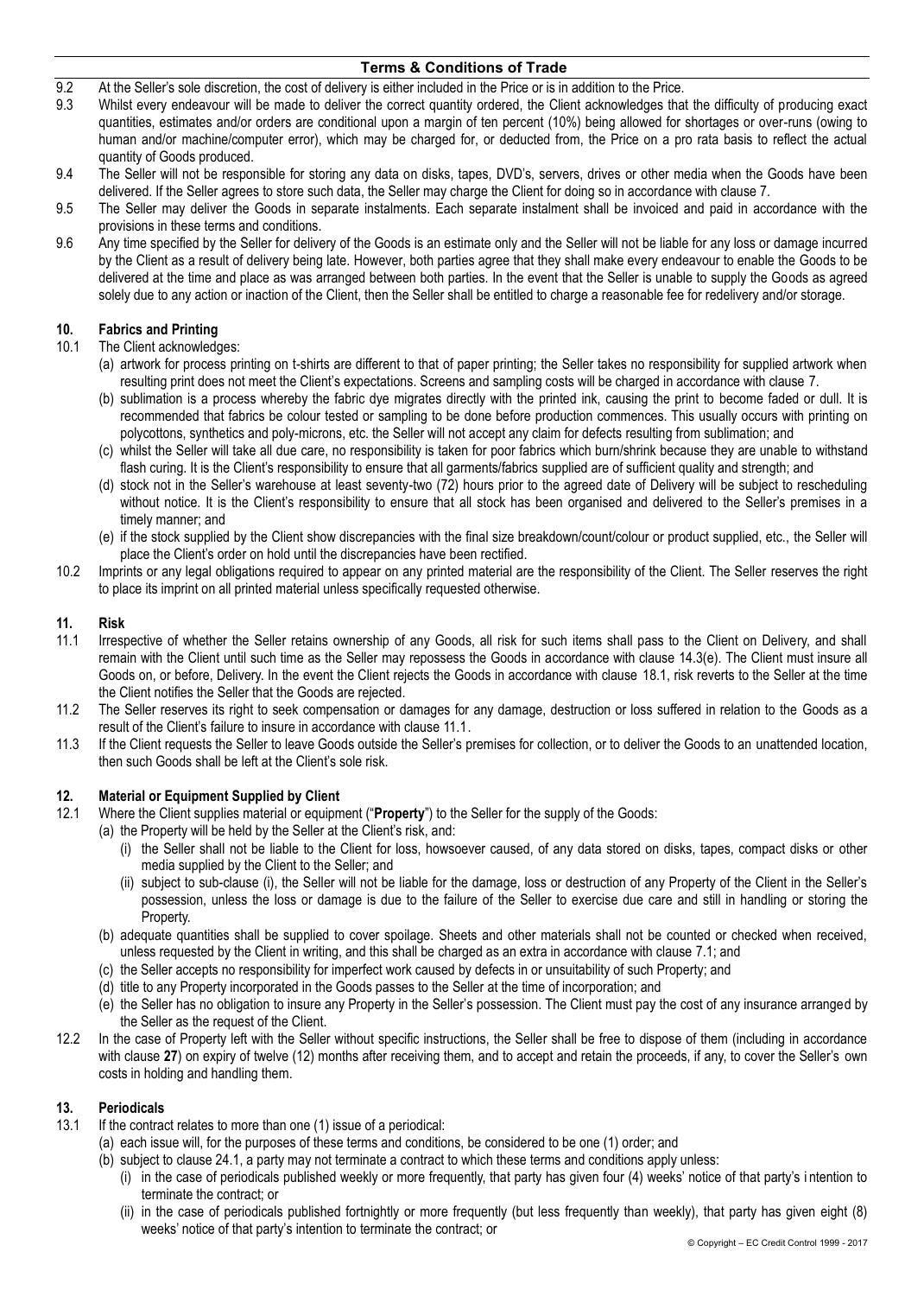(iii) in the case of periodicals published less frequently than fortnightly, that party has given thirteen (13) weeks' notice of that party's intention to terminate the contract.

### **14. Title**

- 14.1 The Seller and the Client agree that ownership of the Goods shall not pass until: (a) the Client has paid the Seller all amounts owing to the Seller; and
	- (b) the Client has met all of its other obligations to the Seller.
- 14.2 Receipt by the Seller of any form of payment other than cash shall not be deemed to be payment until that form of payment has been honoured, cleared or recognised.
- 14.3 It is further agreed that until ownership of the Goods passes to the Client in accordance with clause 14.1:
	- (a) the Client is only a bailee of the Goods and must return the Goods to the Seller on request.
		- (b) the Client holds the benefit of the Client's insurance of the Goods on trust for the Seller and must pay to the Seller the proceeds of any insurance in the event of the Goods being lost, damaged or destroyed.
		- (c) the Client must not sell, dispose, or otherwise part with possession of the Goods other than in the ordinary course of business and for market value. If the Client sells, disposes or parts with possession of the Goods then the Client must hold the proceeds of any such act on trust for the Seller and must pay or deliver the proceeds to the Seller on demand.
		- (d) the Client should not convert or process the Goods or intermix them with other goods but if the Client does so then the Client holds the resulting product on trust for the benefit of the Seller and must sell, dispose of or return the resulting product to the Seller as it so directs.
		- (e) the Client irrevocably authorises the Seller to enter any premises where the Seller believes the Goods are kept and recover possession of the Goods.
		- (f) the Seller may recover possession of any Goods in transit whether or not delivery has occurred.
		- (g) the Client shall not charge or grant an encumbrance over the Goods nor grant nor otherwise give away any interest in the Goods while they remain the property of the Seller.
		- (h) the Seller may commence proceedings to recover the Price of the Goods sold notwithstanding that ownership of the Goods has not passed to the Client.

#### **15. Personal Property Securities Act 1999 ("PPSA")**

- 15.1 Upon assenting to these terms and conditions in writing the Client acknowledges and agrees that:
	- (a) these terms and conditions constitute a security agreement for the purposes of the PPSA; and
	- (b) a security interest is taken in all Goods and/or collateral (account) being a monetary obligation of the Client to the Seller for Services that have previously been supplied and that will be supplied in the future by the Seller to the Client.
- 15.2 The Client undertakes to:
	- (a) sign any further documents and/or provide any further information (such information to be complete, accurate and up-to-date in all respects) which the Seller may reasonably require to register a financing statement or financing change statement on the Personal Property Securities Register;
	- (b) indemnify, and upon demand reimburse, the Seller for all expenses incurred in registering a financing statement or financing change statement on the Personal Property Securities Register or releasing any Goods charged thereby;
	- (c) not register, or permit to be registered, a financing statement or a financing change statement in relation to the Goods and/or collateral (account) in favour of a third party without the prior written consent of the Seller; and
	- (d) immediately advise the Seller of any material change in its business practices of selling the Goods which would result in a change in the nature of proceeds derived from such sales.
- 15.3 The Seller and the Client agree that nothing in sections 114(1)(a), 133 and 134 of the PPSA shall apply to these terms and conditions.
- 15.4 The Client waives its rights as a debtor under sections 116, 120(2), 121, 125, 126, 127, 129, 131 and 132 of the PPSA.
- 15.5 Unless otherwise agreed to in writing by the Seller, the Client waives its right to receive a verification statement in accordance with section 148 of the PPSA.
- 15.6 The Client shall unconditionally ratify any actions taken by the Seller under clauses 15.1 to 15.5.

### **16. Security and Charge**

- 16.1 In consideration of the Seller agreeing to supply the Goods, the Client charges all of its rights, title and interest (whether joint or several) in any land, realty or other assets capable of being charged, owned by the Client either now or in the future, to secure the performance by the Client of its obligations under these terms and conditions (including, but not limited to, the payment of any money).
- 16.2 The Client indemnifies the Seller from and against all the Seller's costs and disbursements including legal costs on a solicitor and own client basis incurred in exercising the Seller's rights under this clause.
- 16.3 The Client irrevocably appoints the Seller and each director of the Seller as the Client's true and lawful attorney/s to perform all necessary acts to give effect to the provisions of this clause 16 including, but not limited to, signing any document on the Client's behalf.

## **17. Client's Disclaimer**

The Client hereby disclaims any right to rescind, or cancel any contract with the Seller or to sue for damages or to claim restitution arising out of any inadvertent misrepresentation made to the Client by the Seller and the Client acknowledges that the Goods are bought relying solely upon the Client's skill and judgment.

### **18. Defects**

18.1 The Client shall inspect the Goods on delivery and shall within seven (7) days of delivery (time being of the essence) notify the Seller of any alleged defect, shortage in quantity, damage or failure to comply with the description or quote. The Client shall afford the Seller an opportunity to inspect the Goods within a reasonable time following delivery if the Client believes the Goods are defective in any way. If the Client shall fail to comply with these provisions the Goods shall be presumed to be free from any defect or damage. For defective Goods, which the Seller has agreed in writing that the Client is entitled to reject, the Seller's liability is limited to either (at the Seller's discretion) replacing the Goods or repairing the Goods.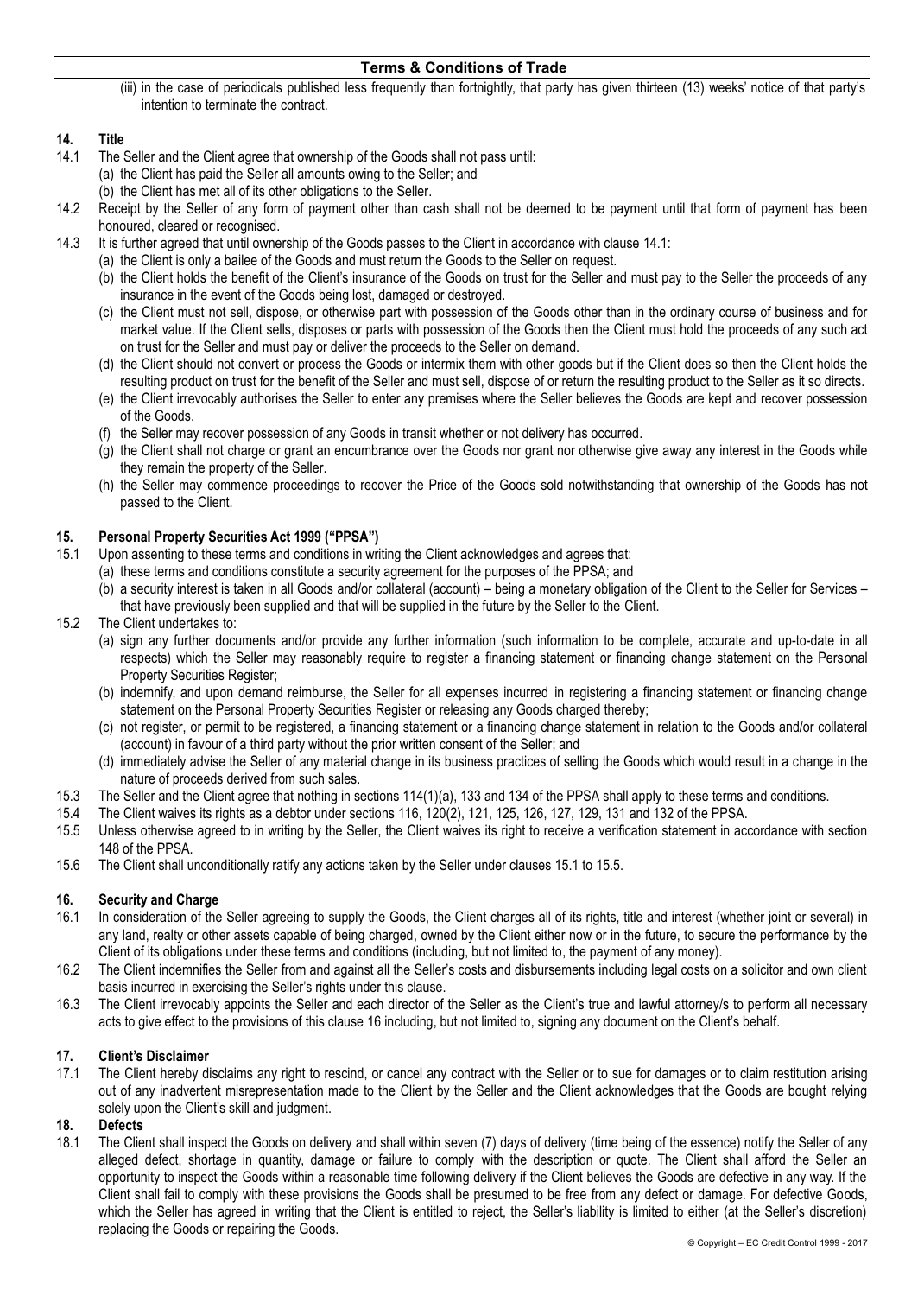18.2 Goods will not be accepted for return other than in accordance with 18.1 above, and provided that:

- (a) the Seller has agreed in writing to accept the return of the Goods; and
- (b) the Goods are returned at the Client's cost within seven (7) days of the delivery date; and
- (c) the Seller will not be liable for Goods which have not been stored or used in a proper manner; and
- (d) the Goods are returned in the condition in which they were delivered and with all packaging material, brochures and instruction material in as new condition as is reasonably possible in the circumstances.
- 18.3 The Seller will not accept the return of Goods for credit.
- 18.4 The Seller may (in its discretion) accept the return of Goods for credit but this may incur a handling fee of ten percent (10%) of the value of the returned Goods plus any freight.
- 18.5 Subject to clause 18.1, non-stocklist items or Goods made to the Client's specifications are not acceptable for credit or return.

#### **19. Warranty**

- 19.1 For Goods not manufactured by the Seller, the warranty shall be the current warranty provided by the manufacturer of the Goods. The Seller shall not be bound by nor be responsible for any term, condition, representation or warranty other than that which is given by the manufacturer of the Goods.
- 19.2 To the extent permitted by statute, no warranty is given by the Seller as to the quality or suitability of the Goods for any purpose and any implied warranty, is expressly excluded. The Seller shall not be responsible for any loss or damage to the Goods, or caused by the Goods, or any part thereof however arising.

#### **20. Consumer Guarantees Act 1993**

20.1 If the Client is acquiring Goods for the purposes of a trade or business, the Client acknowledges that the provisions of the Consumer Guarantees Act 1993 do not apply to the supply of Goods by the Seller to the Client.

## **21. Intellectual Property and Confidentiality**

- 21.1 Intellectual property rights in all artistic and literary work authored by the Seller shall be the property of the Seller. The Client:
	- (a) warrants that the Client has copyright in, or a license to authorise the Seller to reproduce, all artistic and literary work supplied by the Client to the Seller for the purposes of supplying the Goods, and the Client hereby expressly authorises the Seller to reproduce all and any of such work for the purposes aforesaid; and
	- (b) hereby indemnifies and agrees to keep indemnified the Seller against all liability, losses or expenses incurred by the Seller in relation to, or in any way directly or indirectly connected with any breach of copyright or of any right in relation to copyright in such literary or artistic work supplied as aforesaid; and
	- (c) the Client is hereby granted a non-exclusive license to use the copyright in any literary and/or artistic work authored by the Seller for the purposes of the supply of the Goods, however the exercise of such license shall be conditional upon the Seller having received all monies due to the Seller under these terms and conditions.
- 21.2 The Client warrants that all designs, specifications or instructions given to the Seller will not cause the Seller to infringe any patent, registered design or trademark in the execution of the Client's order and the Client agrees to indemnify the Seller against any action taken by a third party against the Seller in respect of any such infringement.
- 21.3 The Client agrees that the Seller may (at no cost) use for the purposes of marketing or entry into any competition, any Goods which the Seller has created for the Client.
- 21.4 The Client must keep confidential, and not use, any ideas communicated by the Seller to the Client without the Seller's written consent.

#### **22. Ancillary Materials**

- 22.1 Ancillary materials are those products which come into existence during the preparation or processing of the Client's order but which are not the final products and shall be subject to one of the two following options:
	- (a) drawings, sketches, painting, photographs, designs, typesetting, dummies, models, negatives, positives, blocks, engravings, stencils, dies, plates or cylinders, electros, stereos, discs, tapes, DVD's, or other media or data and other material produced by the Seller in the course of, or in preparation of, supplying the Goods (whether or not in fact used for the purposes of supplying the Goods) are the property of the Seller. Under no circumstances may such designs, drawings and documents be used without the express written approval of the Seller; or
	- (b) where agreed between the contracting parties, ownership of any ancillary materials will pass to the Client upon payment of an agreed fee.

#### **23. Default and Consequences of Default**

- 23.1 Interest on overdue invoices shall accrue daily from the date when payment becomes due, until the date of payment, at a rate of two and a half percent (2.5%) per calendar month (and at the Seller's sole discretion such interest shall compound monthly at such a rate) after as well as before any judgment.
- 23.2 If the Client owes the Seller any money the Client shall indemnify the Seller from and against all costs and disbursements incurred by the Seller in recovering the debt (including but not limited to internal administration fees, legal costs on a solicitor and own client basis, the Seller's collection agency costs, and bank dishonour fees).
- 23.3 Further to any other rights or remedies the Seller may have under this contract, if a Client has made payment to the Seller, and the transaction is subsequently reversed, the Client shall be liable for the amount of the reversed transaction, in addition to any further costs incurred by the Seller under clause 22 where it can be proven that such reversal is found to be illegal, fraudulent or in contravention to the Client's obligations under this agreement.
- 23.4 Without prejudice to the Seller's other remedies at law the Seller shall be entitled to cancel all or any part of any order of the Client which remains unfulfilled and all amounts owing to the Seller shall, whether or not due for payment, become immediately payable if:
	- (a) any money payable to the Seller becomes overdue, or in the Seller's opinion the Client will be unable to make a payment when it falls due;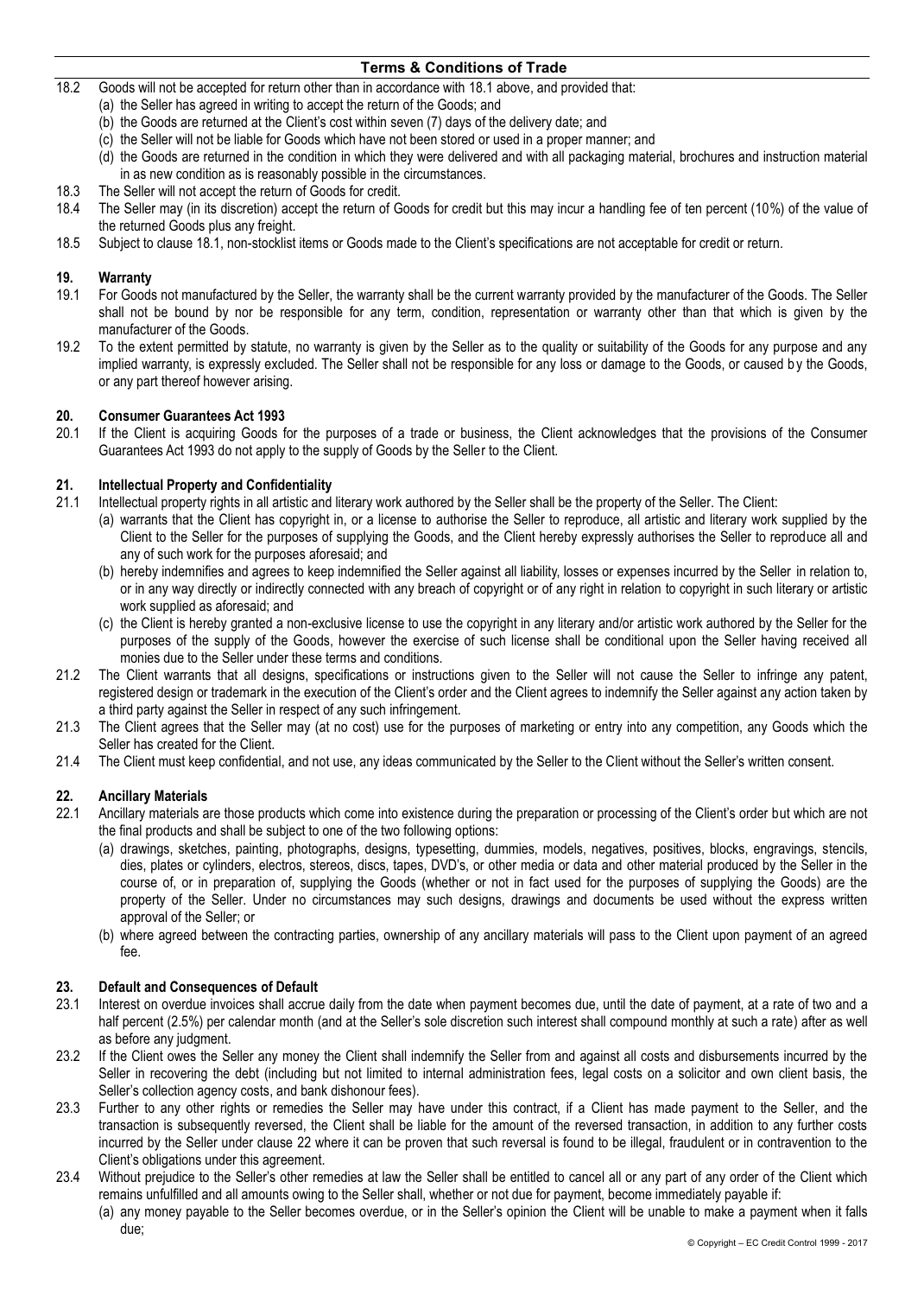- (b) the Client has exceeded any applicable credit limit provided by the Seller;
- (c) the Client becomes insolvent, convenes a meeting with its creditors or proposes or enters into an arrangement with creditors, or makes an assignment for the benefit of its creditors; or
- (d) a receiver, manager, liquidator (provisional or otherwise) or similar person is appointed in respect of the Client or any asset of the Client.

### **24. Cancellation**

- 24.1 Without prejudice to any other remedies the Seller may have, if at any time the Client is in breach of any obligation (including those relating to payment) under these terms and conditions the Seller may suspend or terminate the supply of Goods to the Client. The Seller will not be liable to the Client for any loss or damage the Client suffers because the Seller has exercised its rights under this clause.
- 24.2 The Seller may cancel any contract to which these terms and conditions apply or cancel delivery of Goods at any time before the Goods are delivered by giving written notice to the Client. On giving such notice the Seller shall repay to the Client any money paid by the Client for the Goods. The Seller shall not be liable for any loss or damage whatsoever arising from such cancellation.
- 24.3 In the event that the Client cancels delivery of Goods the Client shall be liable for any and all loss incurred (whether direct or indirect) by the Seller as a direct result of the cancellation (including, but not limited to, any loss of profits).
- 24.4 Cancellation of orders for Goods made to the Client's specifications, or for non-stocklist items, will definitely not be accepted once production has commenced, or an order has been placed.

## **25. Dispute Resolution**

25.1 All disputes and differences between the Client and the Seller touching and concerning this agreement shall be referred to arbitration under a single arbitrator agreed upon by both parties, or failing agreement, by two arbitrators (one to be appointed by each party) and their umpire (appointed by them prior to arbitration), such arbitration to be carried out in accordance with provisions of the Arbitration Act 1996.

### **26. Privacy Act 1993**

- 26.1 The Client authorises the Seller or the Seller's agent to:
	- (a) access, collect, retain and use any information about the Client;
		- (i) (including any overdue fines balance information held by the Ministry of Justice) for the purpose of assessing the Client's creditworthiness; or
		- (ii) for the purpose of marketing products and services to the Client.
	- (b) disclose information about the Client, whether collected by the Seller from the Client directly or obtained by the Seller from any other source, to any other credit provider or any credit reporting agency for the purposes of providing or obtaining a credit reference, debt collection or notifying a default by the Client.
- 26.2 Where the Client is an individual the authorities under clause 26.1 are authorities or consents for the purposes of the Privacy Act 1993.
- 26.3 The Client shall have the right to request the Seller for a copy of the information about the Client retained by the Seller and the right to request the Seller to correct any incorrect information about the Client held by the Seller.

## **27. General Lien**

- 27.1 Where the Client has left any Property with the Seller for the supply of the Goods, and the Seller has not received or been tendered the whole of any amounts owing to it by the Client, the Seller shall have, until all amounts owing to the Seller are paid:
	- (a) a lien on the Property; and
	- (b) the right to retain or sell the Property, after providing fourteen (14) days' notice to the Client, such sale to be undertaken in accordance with any legislation applicable to the sale or disposal of uncollected goods.
- 27.2 Where clause 27.1 applies and the Property held by the Seller is subject to copyright in favour of the Client, the Client hereby grants the Seller a licence to exercise the rights conferred on the Seller under this clause 27.
- 27.3 The lien of the Seller shall continue despite the commencement of proceedings, or judgment for any moneys owing to the Seller having been obtained against the Client.

## **28. Service of Notices**

- Any written notice given under this contract shall be deemed to have been given and received:
	- (a) by handing the notice to the other party, in person;
	- (b) by leaving it at the address of the other party as stated in this contract;
	- (c) by sending it by registered post to the address of the other party as stated in this contract;
	- (d) if sent by facsimile transmission to the fax number of the other party as stated in this contract (if any), on receipt of confirmation of the transmission;
	- (e) if sent by email to the other party's last known email address.
- 28.2 Any notice that is posted shall be deemed to have been served, unless the contrary is shown, at the time when by the ordinary course of post, the notice would have been delivered.

### **29. General**

- 29.1 The failure by either party to enforce any provision of these terms and conditions shall not be treated as a waiver of that provision, nor shall it affect that party's right to subsequently enforce that provision. If any provision of these terms and conditions shall be invalid, void, illegal or unenforceable the validity, existence, legality and enforceability of the remaining provisions shall not be affected, prejudiced or impaired.
- 29.2 These terms and conditions and any contract to which they apply shall be governed by the laws of New Zealand and are subject to the jurisdiction of the courts of New Zealand.
- 29.3 The Seller shall be under no liability whatsoever to the Client for any indirect and/or consequential loss and/or expense (including loss of profit) suffered by the Client arising out of a breach by the Seller of these terms and conditions (alternatively the Seller's liability shall be limited to damages which under no circumstances shall exceed the Price of the Goods).
- 29.4 The Seller may licence and/or assign all or any part of its rights and/or obligations under this contract without the Client's consent.